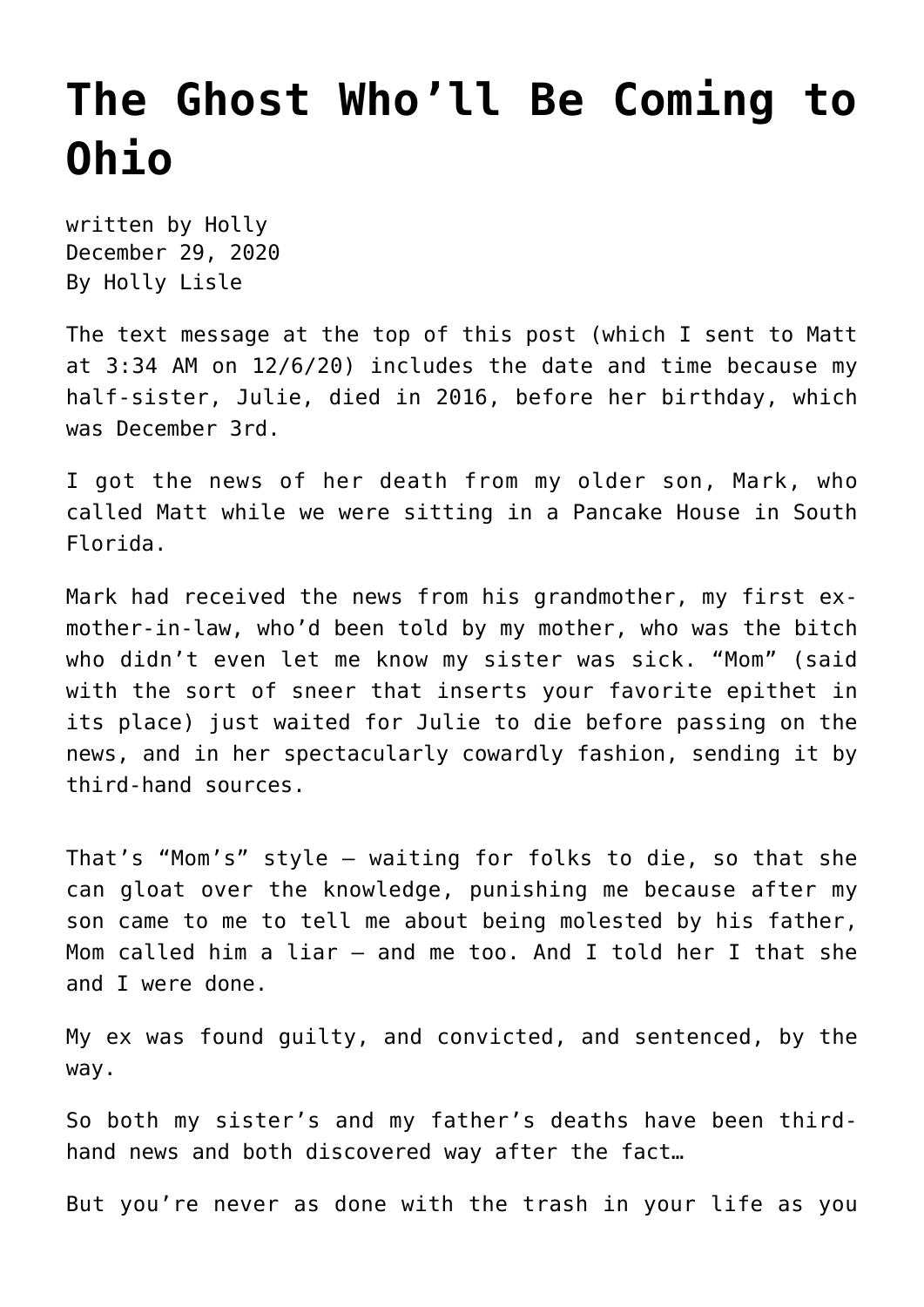might hope.

The funny thing is, when the Bitch Queen croaks, I'll never know. I'm remarkably okay with that.

**But in any case,** my sister's birthday was December 3rd. She would have been fifty-six this year, and I'd celebrated her birthday privately. And I'd been thinking about her.

And in one of those weird, disorienting dreams, on December 6th, I dreamed that I was fifteen again, that she and I were in the horrible torture-device fold-out couch in the sunroom of our single-wide trailer, which, in the manner of most sunrooms, didn't have any walls between it and the room next to it. In that trailer, the kitchen/dining room was there.

In my dream, Julie was on the right side of the fold-out bed (her spot) and sound asleep, while I was awake on the left. I'd dreamed that she stole the covers and kicked me — she was a magnificent blanket-stealer and kicked like a mule, and it was her kick that woke me up.

And I reached over to grab the covers, and she wasn't there.

So I grabbed my phone and texted Matt (who was awake and downstairs): "What happened to Julie? She was here…

And he didn't text me back. He just came upstairs, looked in at me, and said, "Are you okay?"

And first I remembered that I wasn't fifteen. Not asleep in a single-wide trailer in the trailer park above Beaver Creek State Park. Married, with kids. With a husband who at that moment was looking in on me with slightly unsettled bemusement.

I said, "Oh."

But following right on that first realization, I remembered that Julie was dead. It came as a hard, mean shock, because